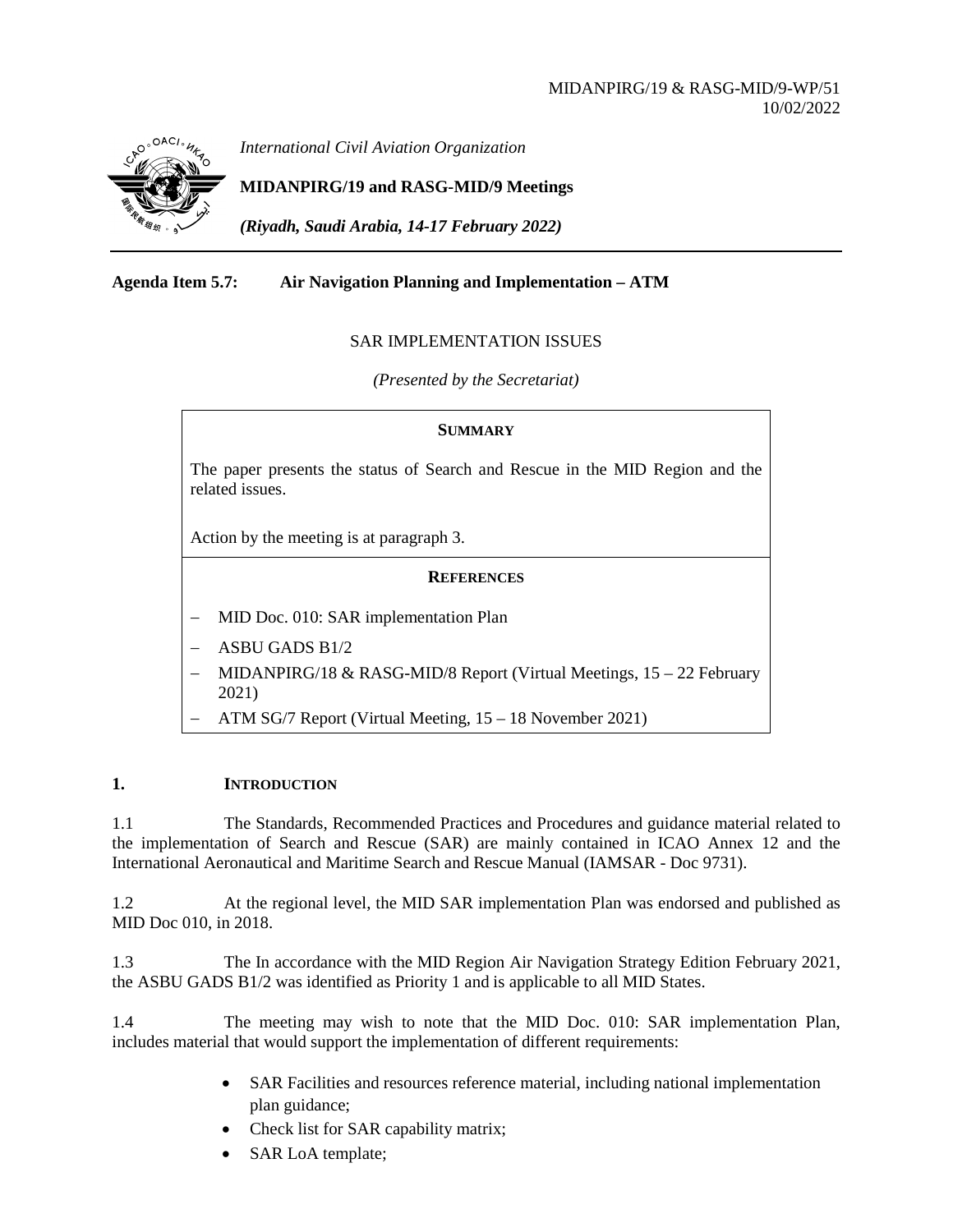- Work plan for SAREX meeting; and
- MID States Contact details table.

## **2. DISCUSSION**

2.1 The meeting may wish to note that SAR main findings and challenges identified earlier in the MID Region are still standing, mainly related to the lack of:

- effective SAR oversight activities;
- English language proficiency for RCC radio operators;
- appropriate training programmes/plans of SAR experts;
- signature of SAR bi-lateral Agreements;
- plans of operations for the conduct of SAR operations and SAR exercises;
- provision of required SAR services; and
- non-compliance with the carriage of Emergency Locator Transmitter (ELT) requirements.

2.2 The meeting may wish to note the status of the reported SAR bilateral Arrangements, as of October 2021, at **Appendix A**, which is also reflected in the following **Graph 1**:





2.3 Based on the above, the ATM SG/7 meeting encouraged ICAO MID Office to explore the means to support MID States in the elimination of SAR findings and deficiencies by, in particular, organizing a SAR implementation Seminar in 2022.

2.4 The meeting may wish to note that the ICAO MID Office included in its work programme for 2022 the organization of an Inter-regional SAR Seminar, 26 – 28 September 2022, subject to coordination with ICAO AFI and APAC Regional Offices.

2.5 The ATM SG/7 meeting reviewed the SAR Point of Contact (SPOC) contact details and urged States to keep up-to-date the assigned SPOC in the their AIPs (GEN 3.6) and on the COSPAS-SARSAT website: [https://www.cospas-sarsat.int/en/contacts-pro/contacts-details-all.](https://www.cospas-sarsat.int/en/contacts-pro/contacts-details-all) The meeting urged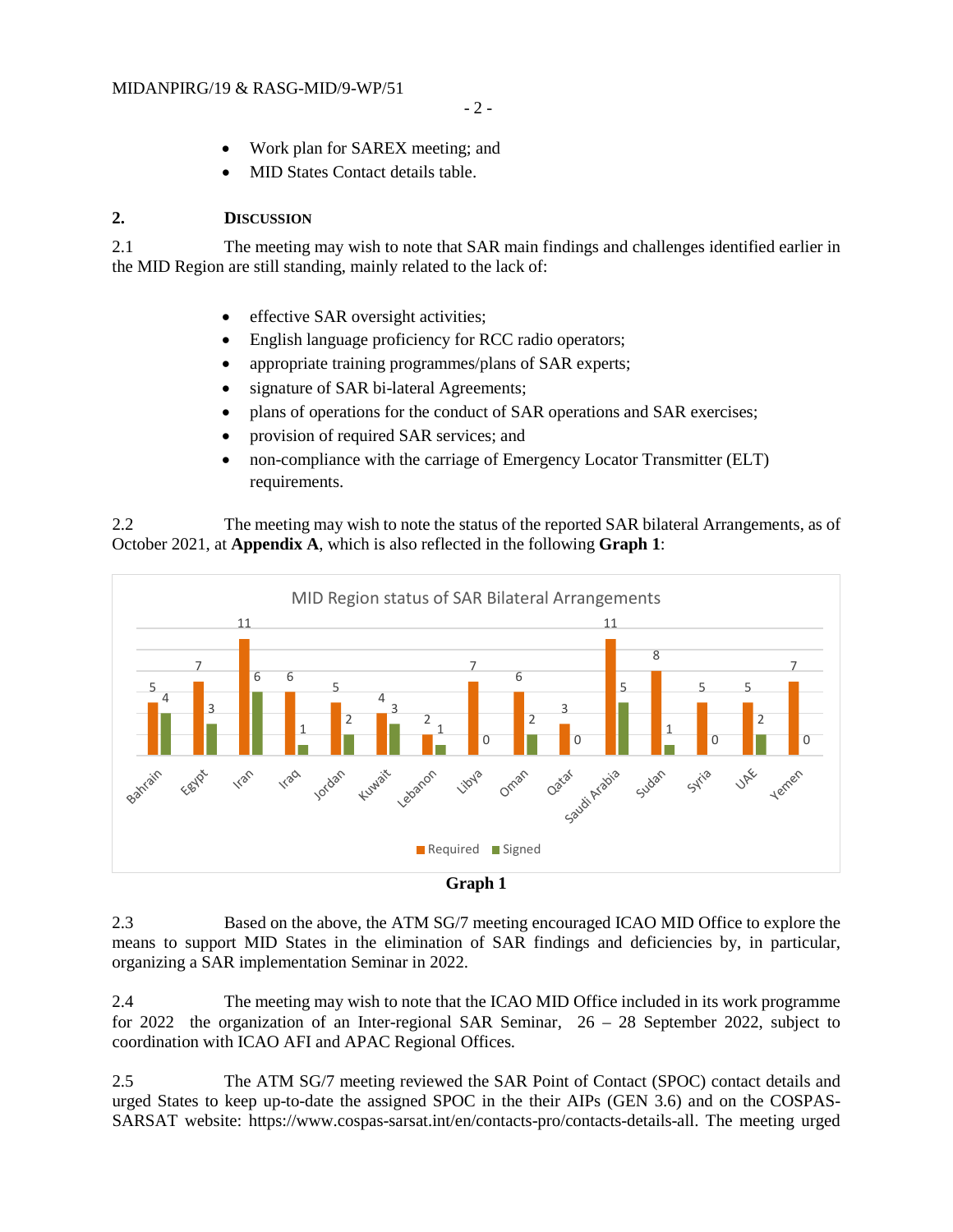also States to provide the ICAO MID Office with the assigned person(s) to be included in the GADSS Contacts directory.

### **3. ACTION BY THE MEETING.**

- 3.1 The meeting is invited to:
	- a) encourage States to actively participate in the SAR Seminar;
	- b) encourage States to use the ICAO Doc 010 to support the SAR implementation; and provide ICAO MID Office with regular updates on the implementation status, achievements and challenges;
	- c) review and, update as deemed necessary:
		- i. the status of bilateral Arrangements between ANSPs/ACCs at **Appendix A**;
		- ii. the SAR Point of Contact (SPOC) contact details on the COSPAS-SARSAT website; and
		- iii. the list of SAR and GADSS focal points in the MID Region at **Appendix B**; to be included in GADSS repository.

-------------------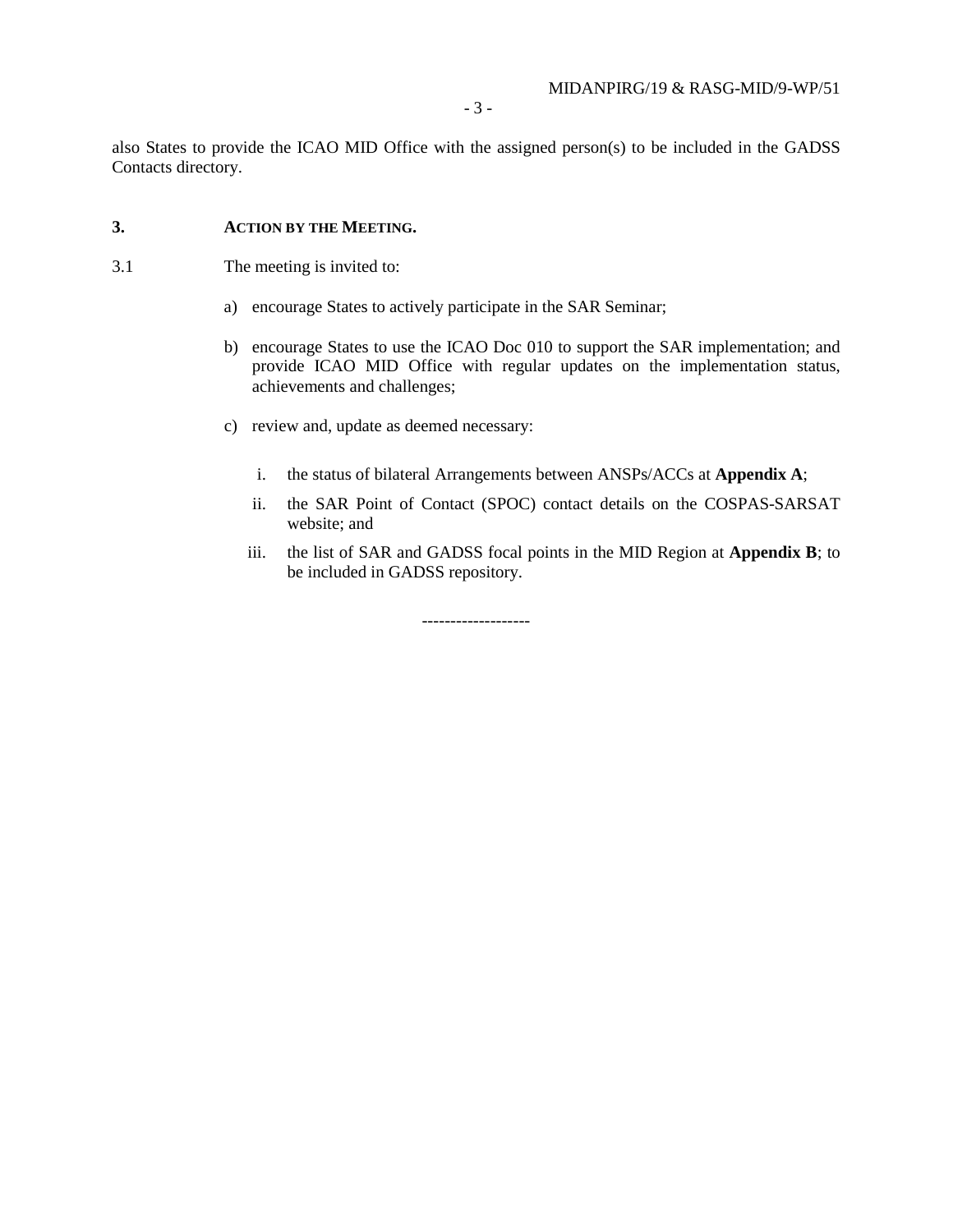| <b>STATE</b>                  | <b>CORRESPONDING STATES</b>                                                           | <b>REMARKS*</b>                                                         |                                                        |      |
|-------------------------------|---------------------------------------------------------------------------------------|-------------------------------------------------------------------------|--------------------------------------------------------|------|
| <b>BAHRAIN</b>                | $\boxtimes$ IRAN<br>⊠ SAUDI ARABIA                                                    | ⊠ KUWAIT<br>$\boxtimes$ UAE                                             | $\Box$ QATAR                                           | 4/5  |
| <b>EGYPT</b>                  | $\boxtimes$ CYPRUS<br>$\Box$ JORDAN<br>$\square$ SUDAN                                | $\Box$ GREECE<br>$\boxtimes$ LYBIA                                      | $\Box$ Israel<br>⊠ SAUDI ARABIA                        | 2/7  |
| <b>IRAN</b>                   | $\boxtimes$ ARMENIA<br>$\boxtimes$ BAHRAIN<br>$\boxtimes$ OMAN<br>$\Box$ TURKMANISTAN | ⊠ AZERBAIJAN<br>$\Box$ IRAQ<br>$\square$ PAKISTAN<br>$\boxtimes$ UAE    | $\Box$ AFGHANISTAN<br><b>⊠ KUWAIT</b><br>$\Box$ TURKEY | 6/11 |
| <b>IRAQ</b>                   | $\Box$ IRAN<br>$\boxtimes$ JORDAN                                                     | $\Box$ KUWAIT<br>$\Box$ SAUDI ARABIA                                    | $\Box$ SYRIA<br>$\Box$ TURKEY                          | 1/6  |
| <b>JORDAN</b>                 | $\Box$ EGYPT<br>$\boxtimes$ IRAQ                                                      | $\Box$ ISRAEL<br>$\boxtimes$ SAUDI ARABIA                               | $\Box$ SYRIA                                           | 2/5  |
| <b>KUWAIT</b>                 | $\boxtimes$ BAHRAIN<br>$\boxtimes$ IRAN                                               | $\Box$ IRAQ                                                             | ⊠ SAUDI ARABIA                                         | 3/4  |
| <b>LEBANON</b>                | $\boxtimes$ CYPRUS                                                                    | $\Box$ SYRIA                                                            |                                                        | 1/2  |
| <b>LIBYA</b>                  | $\Box$ ALGERIA<br>$\Box$ CHAD<br>$\Box$ EGYPT                                         | $\Box$ MALTA<br>$\Box$ NIGER                                            | $\Box$ SUDAN<br>$\Box$ TUNIS                           | 0/7  |
| <b>OMAN</b>                   | $\Box$ INDIA<br>$\boxtimes$ IRAN                                                      | $\boxtimes$ SAUDI ARABIA<br>$\Box$ PAKISTAN                             | $\Box$ UAE<br>$\Box$ YEMEN                             | 2/6  |
| <b>QATAR</b>                  | $\Box$ BAHRAIN                                                                        | $\Box$ SAUDI ARABIA                                                     | $\Box$ UAE                                             | 0/3  |
| <b>SAUDI</b><br><b>ARABIA</b> | $\boxtimes$ BAHRAIN<br>$\Box$ IRAQ<br>$\boxtimes$ OMAN<br>$\Box$ UAE                  | $\boxtimes$ EGYPT<br>$\boxtimes$ JORDAN<br>$\Box$ Qatar<br>$\Box$ YEMEN | $\Box$ ERITREA<br>$\boxtimes$ KUWAIT<br>$\Box$ SUDAN   | 4/11 |
| <b>SUDAN</b>                  | $\Box$ CENTRAL AFRICAN<br>$\Box$ CHAD<br>$\Box$ EGYPT                                 | $\boxtimes$ ERITREA<br>⊠ ETHIOPIA<br>$\Box$ LIBYA                       | $\Box$ SAUDI ARABIA<br>$\Box$ SOUTH SUDAN              | 2/8  |
| <b>SYRIA</b>                  | $\Box$ IRAQ<br>$\Box$ JORDAN                                                          | $\Box$ LEBANON<br>$\boxtimes$ CYPRUS                                    | $\boxtimes$ TURKEY                                     | 2/5  |
| <b>UAE</b>                    | $\boxtimes$ BAHRAIN<br>$\boxtimes$ IRAN                                               | $\Box$ OMAN<br>$\square$ SAUDI ARABIA                                   | $\Box$ QATAR                                           | 2/5  |
| <b>YEMEN</b>                  | $\Box$ DJIBOUTI<br>$\Box$ ERITREA<br>$\Box$ ETHIOPIA                                  | $\Box$ INDIA<br>$\Box$ OMAN<br>$\square$ SAUDI ARABIA                   | $\Box$ SOMALIA                                         | 0/7  |

# **MID REGION SAR AGREEMENT STATUS BETWEEN ANSPS/ACCS October 2021**

Agreement Signed Agreement NOT Signed \*Signed Agreements **/** Total No. of required Agreements

**------------------**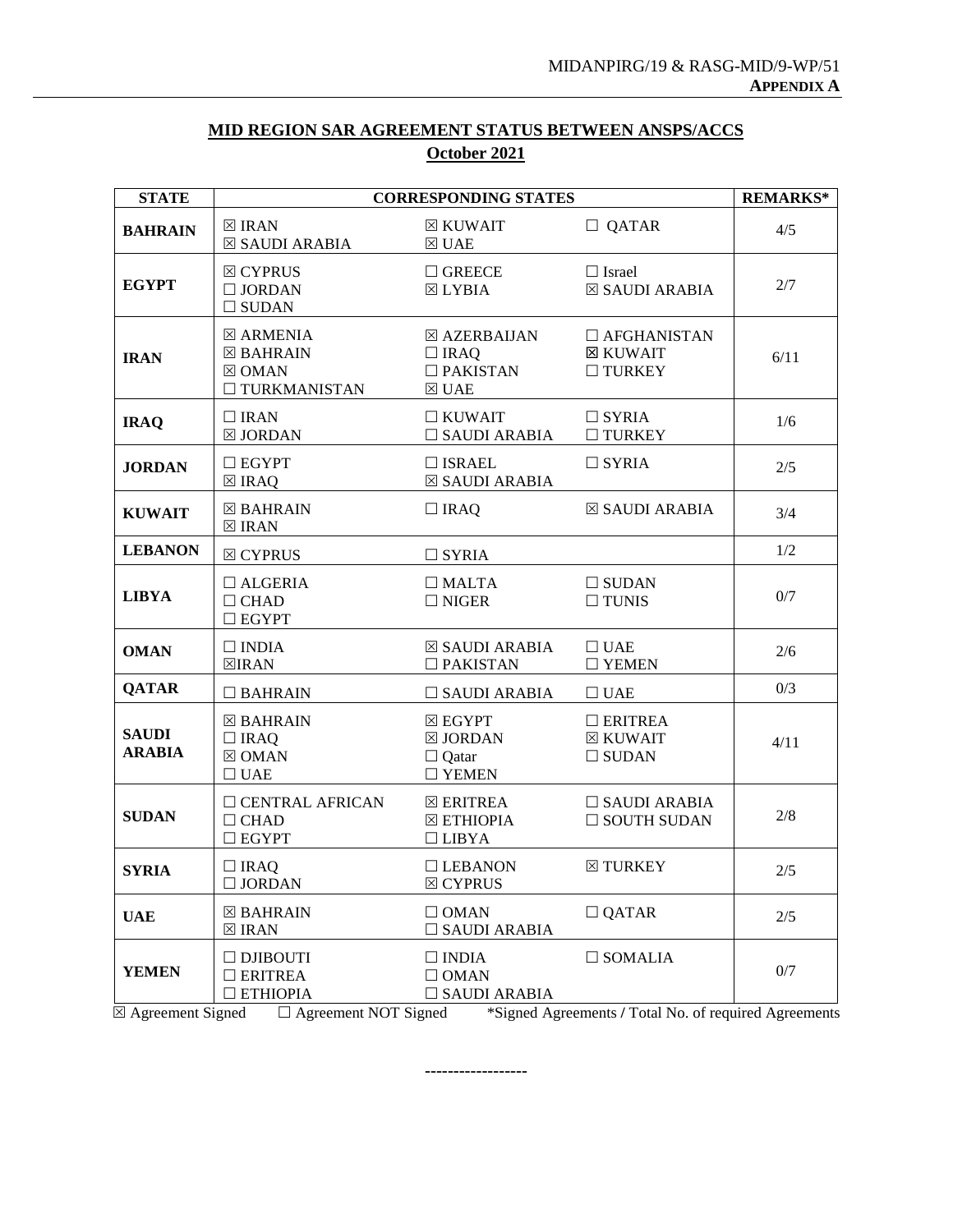## MIDANPIRG/19 & RASG-MID/9-WP/51 **APPENDIX B**

# **GADS-B1/2: Contact Directory Service**

**Main Purpose:** To ensure that Point of Contact (PoC) information is available and can be accessed by Rescue Coordination Centres (RCCs), ATSUs and aircraft operators in support of emergency situations.

**Description:** Point of Contact repository is part of the Global Aeronautical Distress and Safety System (GADSS) and is used to enable timely contact between the persons relevant to an emergency situation involving an aircraft in a specified area.

| <b>State</b>   | <b>GADSS PoC</b>                      | <b>Job Title / ORG</b>                                                        | <b>Email address</b>                                 | <b>Telephone</b>                           | <b>Mobile phone</b> |
|----------------|---------------------------------------|-------------------------------------------------------------------------------|------------------------------------------------------|--------------------------------------------|---------------------|
| <b>Bahrain</b> | Mr. Ahmed Al Shamlan                  | Head of Search &<br>Rescue Air Navigation<br>Directorate                      | ahmed.alshamlan@mtt.gov.bh;<br>bahrainsar@mtt.gov.bh | +973 17329969 / 9959                       |                     |
| Egypt          | Mr. Hesham Abdel Basset<br>Abdel Aziz | GM, Crisis Management                                                         | crimang@civilaviation.gov.eg                         | $+20222677617$                             | +2011 41130557      |
|                | Mr. Mohamed Abbass<br>Elgamal         | <b>Search and Rescue</b><br>Senior Inspector                                  | Visaversa82@yahoo.com                                | Mob. +201061826970                         |                     |
| <b>Iran</b>    | Mr. Hamid Reza Saanei                 | <b>Aeronautical Operations</b><br>Chief Expert and<br><b>Aerodrome Expert</b> | h-saanei@cao.ir<br>saanei@gmail.com                  | Tel: +982 166073534<br>Mob: +989125935990  |                     |
| <b>Iraq</b>    | Mr. Thaer Hasan Salim                 | CNS Inspector/flight<br>safety<br><b>Iraq</b> Civil Aviation                  | thaerhasan1976@gmail.com                             | Tel.: $+964$<br>7702974405                 |                     |
| <b>Jordan</b>  | Mr. Ali Taleb                         | <b>Chief of Amman</b><br>TACC & RCC                                           | ali.taleb@carc.gov.jo                                | +962 64799120/5689                         | +962 799766728      |
|                | Eng. Mohammed Ali<br>ALmomani         | Chief Of Safety &<br><b>Standard ANS</b>                                      | ma.almomani@carc.gov.jo                              | Tel: +962 6 4892282<br>Mob: +962 777307032 |                     |
| <b>Kuwait</b>  |                                       |                                                                               |                                                      |                                            |                     |
| Lebanon        |                                       |                                                                               |                                                      |                                            |                     |